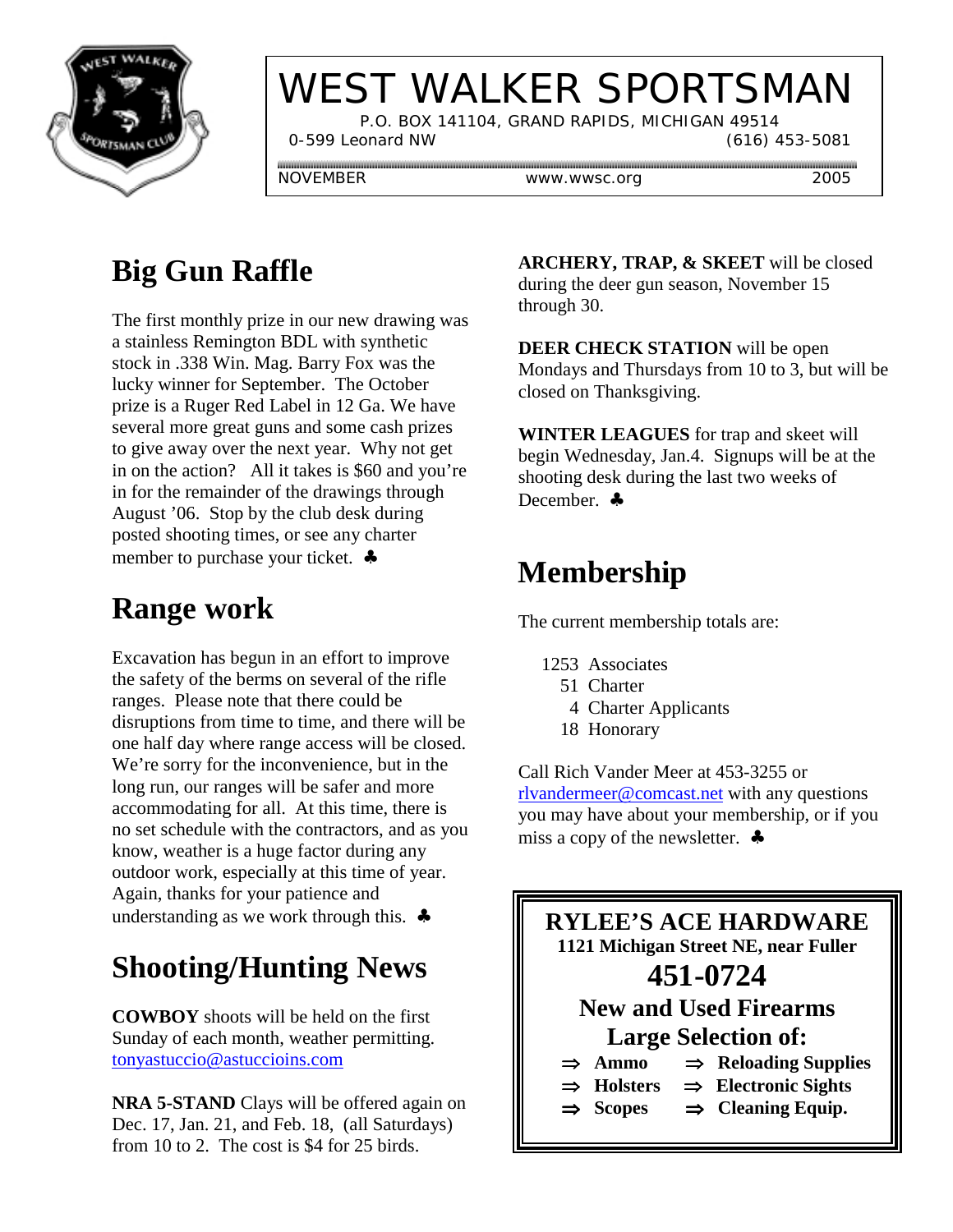#### **Pole's Dos and Don'ts**

#### **Proper deer skinning and caping**

Tom (Pole) Parauka's Taxidermy (616) 456-5365

To properly skin a field dressed deer, first cut a "ring" around all four of the legs at the knee joint, completely through the skin as shown in diagram "A". Next, make an incision along the inside of each front leg from the "ring" to the brisket. Cut to a point well behind the shoulders and into the belly incision you made when field dressing. Don't open the incision yet, but be sure the cut is completely through the skin. The skin will be peeled back after the deer is hung.



Next, make an incision on the inside of each of the hind legs, from the "ring" to the belly incision. Carefully peel and skin the hide from the ring to a point just below the tendon area. This allows the hanging stick, or gambrel, to be inserted as shown in diagram "B".



Insert the gambrel into the tendon area, hoist the deer, and secure the line. Skin the hind legs back

to the tail. Sever the tail and peel the skin to mid body. Next, peel and skin down the front legs from the "ring" to the belly incision. This will pull the hide away from the chest area to a point on the outside of the front legs.



Continue skinning and peeling until the hide has been pulled over the neck area. Use a knife to cut through the meat, and then use a bone saw to separate the head from the neck.

Now that you have the head and hide together, turn the skin back to the hair side out. Place everything into a plastic bag and freeze it solid until it can be taken to a taxidermist. Or, take the head and skin immediately to the taxidermist. Good luck! ♣

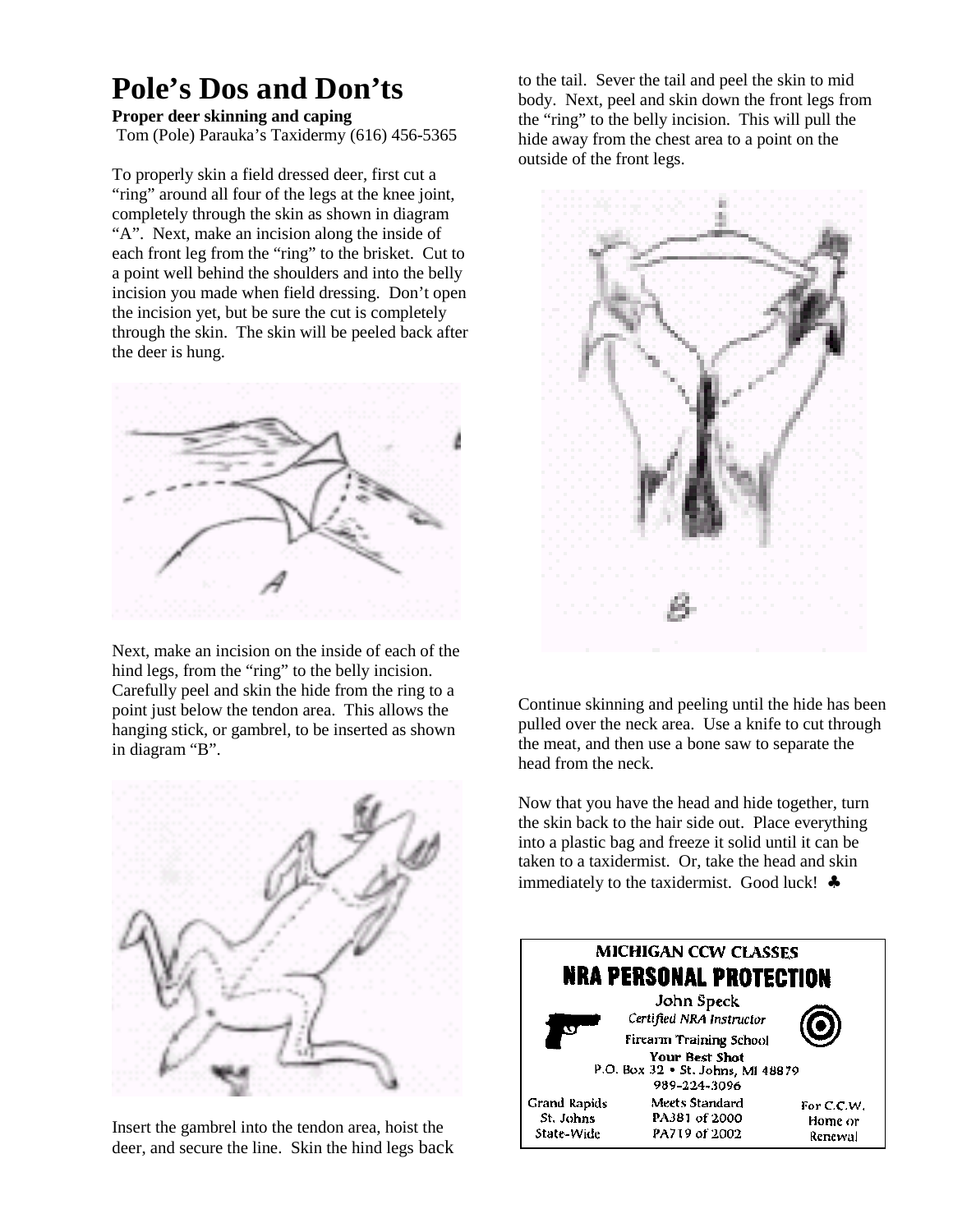|                                                                                          | <b>November</b>                                                        |                                                                                        |                                                                          | 2005                                                                                                 |                         |                                           |
|------------------------------------------------------------------------------------------|------------------------------------------------------------------------|----------------------------------------------------------------------------------------|--------------------------------------------------------------------------|------------------------------------------------------------------------------------------------------|-------------------------|-------------------------------------------|
| Sun                                                                                      | Mon                                                                    | Tue                                                                                    | Wed                                                                      | Thu                                                                                                  | Fri                     | Sat                                       |
|                                                                                          |                                                                        | 1                                                                                      | $\overline{2}$                                                           | $\overline{\mathbf{3}}$<br><b>Duck</b><br><b>Hunters</b><br>meet 7 to 9<br>Deer Check<br>$10$ to $3$ | $\overline{\mathbf{4}}$ | 5<br>Archery,<br>Trap & Skeet<br>10 to 2  |
| 6<br>Cowboy<br><b>Shoot</b><br>Archery,<br>Trap & Skeet<br>$10$ to $2\,$                 | $\overline{7}$<br><b>NWTF</b><br>meets 7 to 9<br>Deer Check<br>10 to 3 | 8                                                                                      | $\boldsymbol{9}$<br>Archery,<br>Trap & Skeet<br>9 to 12 AM<br>6 to 10 PM | 10<br><b>Charter</b><br><b>Meeting</b><br>7:30<br>Deer Check<br>$10$ to $3$                          | 11                      | 12                                        |
| 13                                                                                       | 14                                                                     | 15                                                                                     | 16                                                                       | 17                                                                                                   | 18                      | 19                                        |
| Archery,<br>Trap & Skeet                                                                 | <b>Charter</b><br>Range<br><b>Closed 12-6</b>                          | No Archery, Trap, or Skeet during the Deer Gun Season<br><b>NOVEMBER 15 through 30</b> |                                                                          |                                                                                                      |                         |                                           |
| $10$ to $2$                                                                              | Deer Check<br>10 to 3                                                  |                                                                                        |                                                                          | Deer Check<br>$10$ to $3$                                                                            |                         |                                           |
| 20                                                                                       | 21                                                                     | 22                                                                                     | 23                                                                       | 24                                                                                                   | 25                      | 26                                        |
|                                                                                          | Deer Check<br>10 to 3                                                  |                                                                                        |                                                                          | <b>Thanks-</b><br>giving                                                                             |                         |                                           |
| 27                                                                                       | 28                                                                     | 29                                                                                     | 30                                                                       |                                                                                                      |                         | $\overline{\mathbf{3}}$                   |
|                                                                                          | Deer Check<br>10 to 3                                                  | <b>Board</b><br><b>Meeting</b><br>7:00                                                 |                                                                          | <b>Duck</b><br><b>Hunters</b><br>meet 7 to 9<br>Deer Check<br>10 to 3                                |                         | Archery,<br>Trap & Skeet<br>$10$ to $2\,$ |
| $\overline{\mathbf{4}}$<br>Cowboy<br><b>Shoot</b><br>Archery,<br>Trap & Skeet<br>10 to 2 | 5<br>Deer Check<br>10 to 3                                             | 6                                                                                      | $\overline{7}$<br>Archery,<br>Trap & Skeet<br>9 to 12 AM<br>6 to 10 PM   | 8<br><b>Charter</b><br><b>Meeting</b><br>7:30<br>Deer Check<br>10 to 3                               | $\boldsymbol{9}$        | 10<br>Archery, Trap<br>& Skeet<br>10 to 2 |